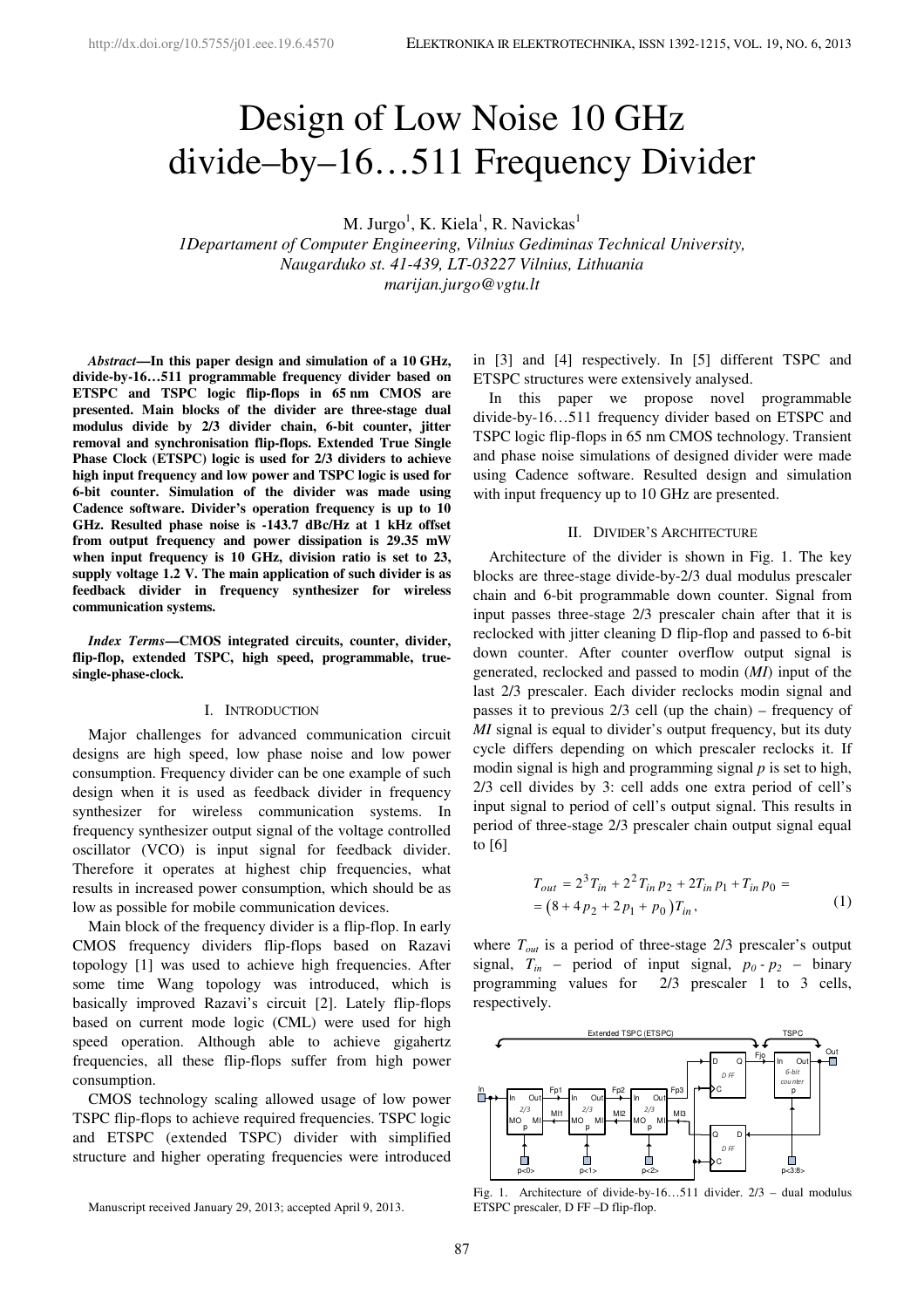The output of three-stage 2/3 prescaler chain is asynchronous with respect to the input clock: first prescaler is clocked by VCO output signal, output of the first prescaler clocks second prescaler and output of the second prescaler is input for the third stage. Disadvantage of such asynchronous circuit is accumulation of jitter – jitter of the output signal is sum of jitter in each stage. This can be reduced by using extra flip-flop, clocked by the input frequency, at the end of the asynchronous chain. In such case jitter will be equal to the jitter in the cleaning flip-flop.

Frequency of the 6-bit down counter output signal is much lower than operation frequency of the 2/3 dividers. Also, this signal is delayed by unknown value, depending on division ratio of the counter. To increase synchronization of counter's output signal with three-stage prescaler chain, additional synchronization flip-flop is used in the feedback path between 6-bit counter and third divider. This flip-flop is the same as jitter cleaning flip-flop and also is clocked by input frequency.

## *A. Dual modulus 2/3 prescaler*

The proposed structure of 2/3 prescalers is based on conventional 2/3 divider cell presented in [6]. Two pairs of CML latches are replaced by negative edge triggered ETSPC D flip-flops (Fig. 2, a) similar to [7]. But from [7] our structure differs in logic function integration: to reach higher operating frequencies not only AND gates at inputs of D flip-flops but also NAND gate at the output of D flip-flop in end-of-cycle logic block is combined into D flip-flop (Fig. 2, b). After this upper flip-flop corresponds to prescaler logic block (PL FF) and lower flip-flop corresponds end-ofcycle logic block (EOCL FF) from [6]. Detailed schematics of resulting 2/3 flip-flops are shown in Fig. 3.



Fig. 2. Structure of 2/3 prescaler. Two pairs of CML latches in conventional 2/3 prescaler are replaced by two ETSPC D flip-flops (a); AND and NAND logic gates integrated into D flip-flops: PL FF – prescaler logic flip-flop, EOCL FF – end-of-cycle logic flip-flop (b).

As we can see from schematics of ETSPC flip-flops, there can be situations, when both transistors of branches, consisting clock transistor, are open during half of the clock period. In this case, output level of the branch is determined by ratio of PMOS and NMOS transistor sizes. Also, this means, that static power dissipation exists in ETSPC flipflops ant it is higher at lower input frequencies.

Division ratio (2 or 3) depends on *MI* and p signals. *MI* becomes high once in division cycle. It is reclocked and passed to previous 2/3 cell. If programming signal p and *MI* are high, end of cycle logic forces prescaler to swallow one extra period of input signal. Therefore, instantaneous division ratio is set to 3 only if p and *MI* are high, in other cases division ratio is set to 2.

All stages share same structure showed on Fig. 3. Every stage relaxes operating frequency requirements for next stage: First stage is clocked at maximum input (VCO output) frequency, and maximum input frequency for  $2<sup>nd</sup>$  and  $3<sup>rd</sup>$ stages are respectively IN/2 and IN/4 frequency.



Fig. 3. Schematics of the prescaler logic (a) and end-of-cycle logic (b) flip-flops, based on ETSPC D flip-flop.

As maximum operating frequency is reduced for  $2<sup>nd</sup>$  and 3<sup>rd</sup> stages, transistor's sizes are also reduced. This allows to lower power consumption and reduces layout size. Also first 2/3 prescaler does not need modout (*MO*) output, so its circuit is simplified by removing output inverter from endof-cycle logic flip-flop.

Schematics of jitter cleaning and synchronisation flipflops are same as of prescaler logic flip-flop, but without AND logic at the input.

#### *B. 6-bit down counter*

Structure of 6-bit counter is presented in Fig. 4. it is common structure made of JK/T flip-flops.



Fig. 4. Structure of 6-bit down counter.

Since counter operates at relatively low frequencies, JK flip-flops are made of TSPC flip-flops. All branches of these flip-flops are always closed between clock signal edges so TSPC logic does not have static power dissipation compared to ETSPC flip-flops.

# *C. Division ratio control*

Division ratio is controlled by 9 bit word. The lowest division ratio is obtained when three dual modulus dividers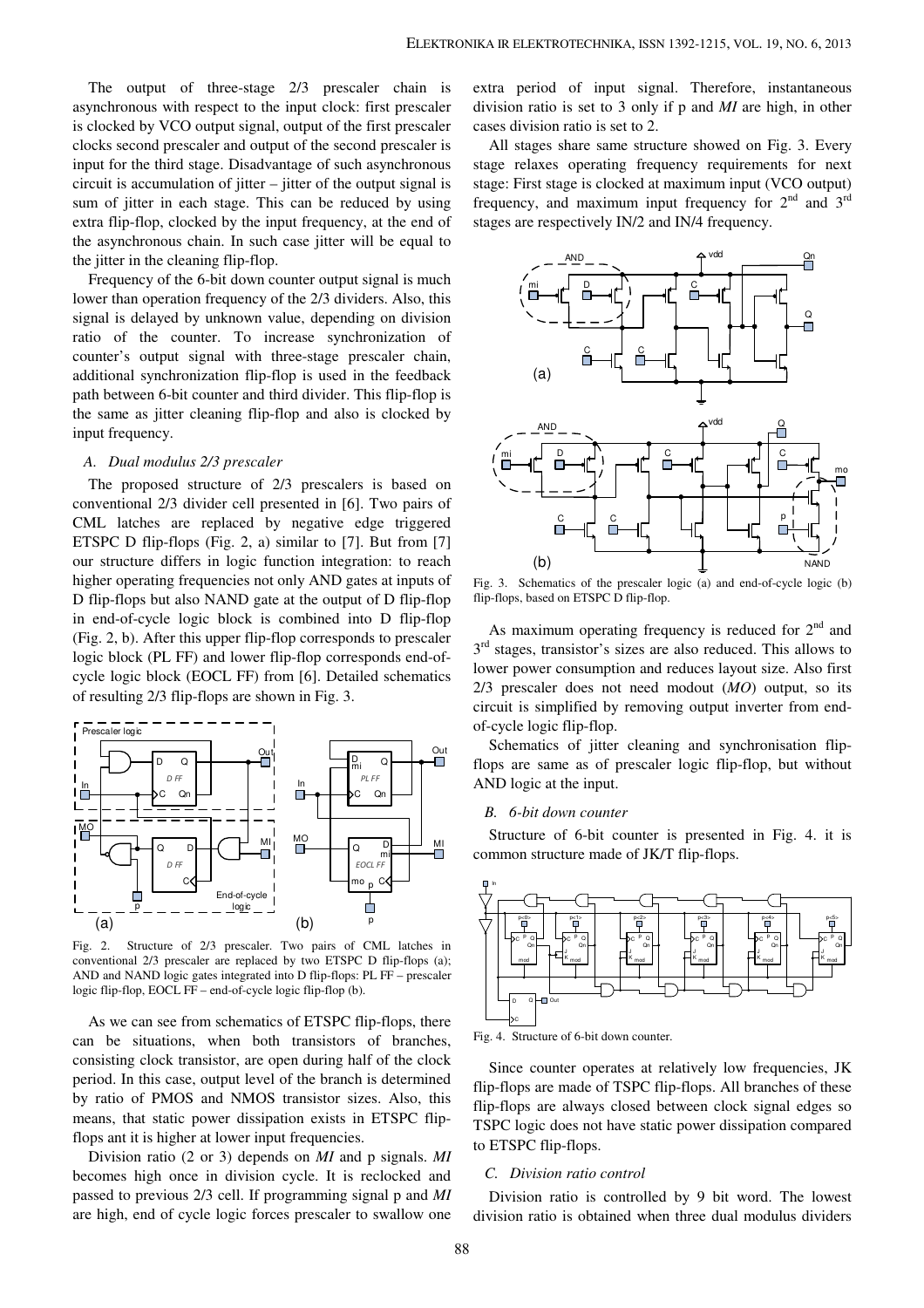are set to divide by 2 mode and counter resets after second bit is set to 1 (divide by 2). In this configuration division ratio is  $2^4$ =16 and to enable it, control word should be 000010000. The highest division ratio of 511 is obtained when control word is set to 111111111. Values of control word that are lower than 16 (10000) are not used. Control values are summarised in Table I.

|  | TABLE I. DIVISION RATIO CONTROL VALUES. |  |  |
|--|-----------------------------------------|--|--|
|--|-----------------------------------------|--|--|

| 9-bit Control word, p<8:0> | <b>Division ratio</b> |  |  |
|----------------------------|-----------------------|--|--|
| 000000000-000001111        | Is not used           |  |  |
| 000010000                  | 16                    |  |  |
| 000010001                  |                       |  |  |
| .                          | $\cdots$              |  |  |
| 111111110                  | 510                   |  |  |
| 111111111                  | 511                   |  |  |

### III. SIMULATION RESULTS

Transient and phase noise simulations of designed divider were made using Cadence software. Fig. 5 shows transient simulation results, when supply voltage is 1,2 V, input frequency 10 GHz. Division ratio is set to 23 to check if all 2/3 prescalers operate correctly – this is the hardest operation condition, with highest input frequency and lowest division ratio at which all 2/3 prescalers are set to divide by 3 mode. Names of presented waveforms correspond to signal names, marked in Fig. 1.



Fig. 5. Transient simulation results, when power supply voltage is 1.2 V, input frequency is 10 GHz, division ratio is set to 23, output frequency 434.783 MHz. In – input signal, Out – output signal, Fp1 – Fp3 – output signal of respectively 1 to 3 dual modulus 2/3 prescaler cells, MI1 – MI3 – *MI* input signal of respectively 1 to 3 dual modulus 2/3 prescaler cells.

Different noise models are analysed in [8]-[10]. Fig. 6 shows phase noise at the output of the divider (Out), before jitter cleaning flip-flop (Fp3) and after jitter cleaning flipflop (Fjo) at same conditions as transient simulation presented above. Phase noise results is presented as noise level at offset frequency from divider's output frequency (434.783 MHz at this case). As we can see, phase noise at the output is -143.7 dBc/Hz at 1 kHz offset. Also, from this figure we can see, that noise level after jitter cleaning flip - flop is improved by 7.3 dBc/Hz. Achieved noise level allows using this divider in frequency synthesizers for wireless communication systems.



Fig. 6. Phase noise simulation results, when power supply voltage is 1.2 V, input frequency is 10 GHz, division ratio is set to 23, output frequency 434.783 MHz.

To achieve low phase noise, transistors' sizes has to be increased, what results in increased power consumption. Power consumption at these conditions is 29.35 mW.



Fig. 7. Output signal, when input frequency 10 GHz, division ratio is set to 16, output frequency 625 MHz.



Fig. 8. Output signal, when input frequency 10 GHz, division ratio is set to 255, output frequency 39,216 MHz.



Fig. 9. Output signal, when input frequency 10 GHz, division ratio is set to 511, output frequency 19,569 MHz.

Fig. 7–Fig. 9 show transient simulation results when division ratio is set respectively to 16 (lowest division ratio), 255 and 511 (highest division ratio).